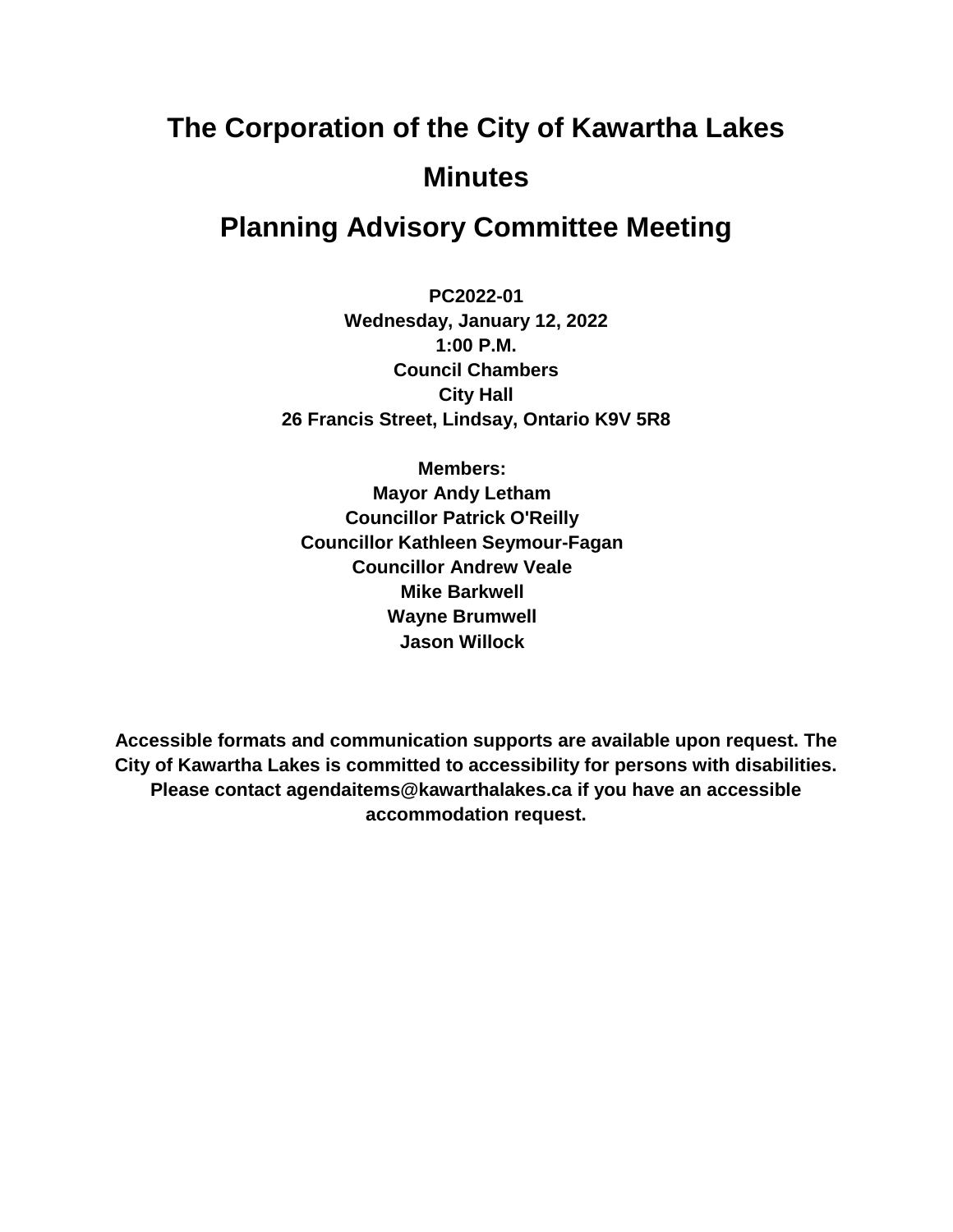# **1. Call to Order and Adoption of Agenda**

#### 1.1 Call to Order

Deputy Clerk and Recording Secretary J. Watts called the meeting to order at 1:01 p.m. Mayor A. Letham, Councillors P. O'Reilly, K. Seymour-Fagan, and A. Veale and M. Barkwell, W. Brumwell, and J. Willock were in attendance.

Acting Director of Development Services R. Holy, Supervisor of Development Engineering C. Sisson, and Planners II D. Harding and M. LaHay, were also in attendance.

Mr. Watts welcomed all in attendance and opened the meeting by describing the process for the appointment of the Chair and Vice-Chair including a brief description of the roles.

#### 1.2 Appointment of Chair and Vice-Chair

Deputy Clerk and Recording Secretary J. Watts called for the nominations for the position of Chair.

Councillor Veale was nominated. Mr. Watts asked Councillor Veale if he wished to let his name stand for Chair of the Planning Advisory Committee. He consented to the nomination.

Mr. Watts called a second time for nominations for the position of Chair.

Mr. Watts called for a third and final time for nominations for the position of Chair.

Mr. Watts declared nominations for the position of Chair for the Planning Advisory Committee closed.

Mr. Watts declared Councillor Veale as Chair of the Planning Advisory Committee.

Councillor Veale assumed the position as Chair of the Planning Advisory Committee.

Chair Veale called for the nominations for the position of Vice-Chair.

Member M. Barkwell was nominated. Chair Veale asked Member M. Barkwell if he wished to let his name stand for Vice-Chair of the Committee. He consented to the nomination.

Chair Veale called a second time for nominations for the position of Vice-Chair.

Chair Veale called for a third and final time for nominations for the position of Vice-Chair.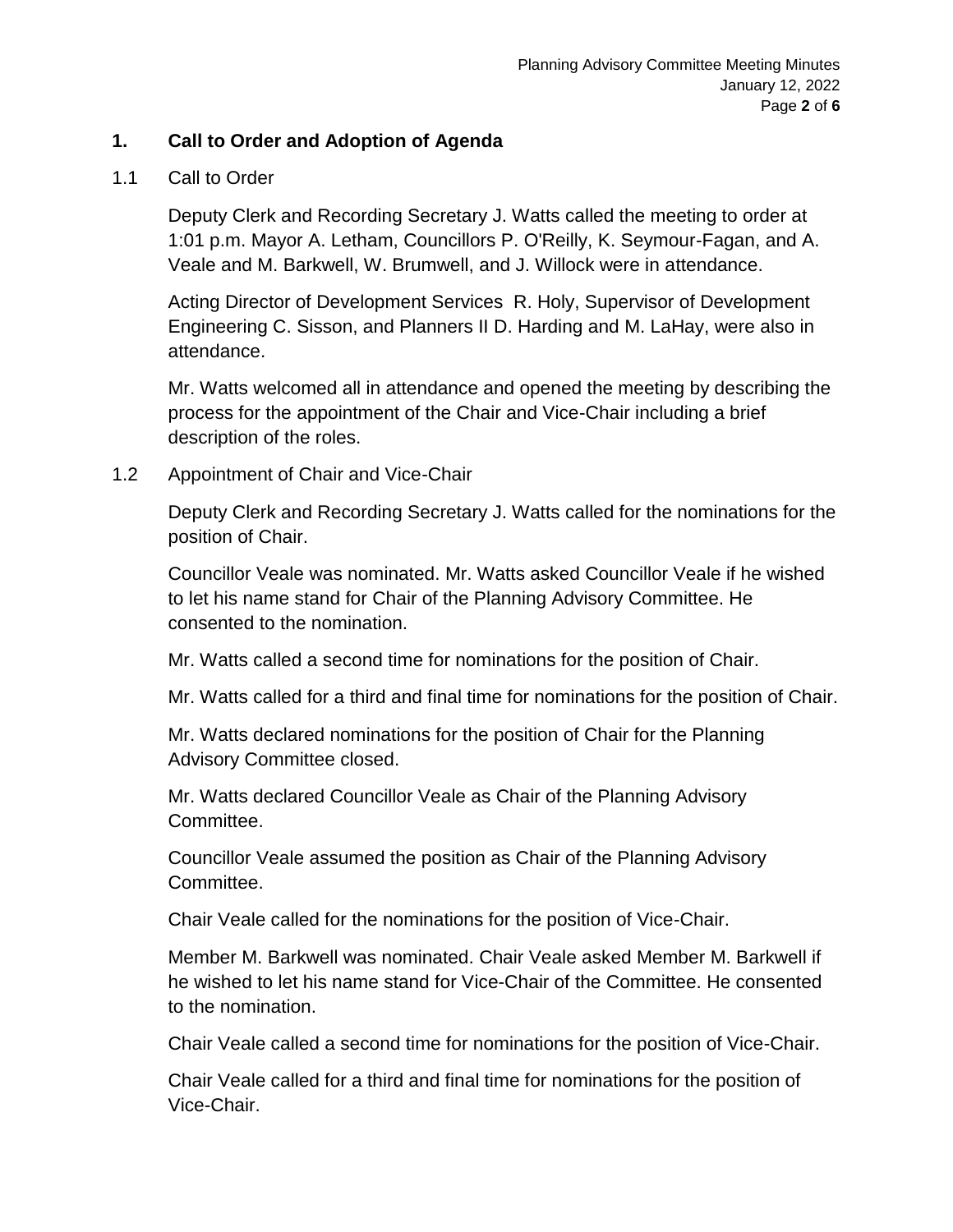Chair Veale declared nominations for the position of Vice-Chair for the Planning Advisory Committee closed.

Chair Veale declared Mike Barkwell as Vice-Chair of the Planning Advisory Committee.

1.3 Adoption of the Agenda

#### **PAC2022-001**

**Moved By** Councillor Seymour-Fagan **Seconded By** J. Willock

**That** the agenda be adopted as circulated.

#### **Carried**

# **2. Declarations of Pecuniary Interest**

There were no declarations of pecuniary interest disclosed.

# **3. Public Meeting Reports**

The Chair stated that, as required under the Planning Act, a public meeting is being held prior to the City of Kawartha Lakes Council making decisions on the following planning matters.

3.1 PLAN2022-003

# **Amend the Manvers Zoning By-law 87-06 at 702 Golf Course Road – Maltheb Farms 2000 Ltd.**

David Harding, Planner II

#### 3.1.1 Public Meeting

The Chair requested staff to advise on the manner of giving notice for the proposed Zoning By-law Amendment. He also asked staff to briefly describe the proposal and summarize the correspondence, if any, received to date.

Mr. Harding confirmed that the required notice was given in accordance with the Planning Act and circulated to each owner of land within 500 metres, and that a sign was posted on the subject property. He summarized the application, explaining that it proposes to sever a farmhouse on approximately 0.81 hectares of land deemed surplus to the needs of the farming operation because of the consolidation of farmland and consolidate approximately 51.87 hectares of retained agricultural land with a non-abutting agricultural lot. As a condition of provisional consent, the retained agricultural land is to be rezoned to prohibit residential use. The application is consistent with the Provincial Policy Statement,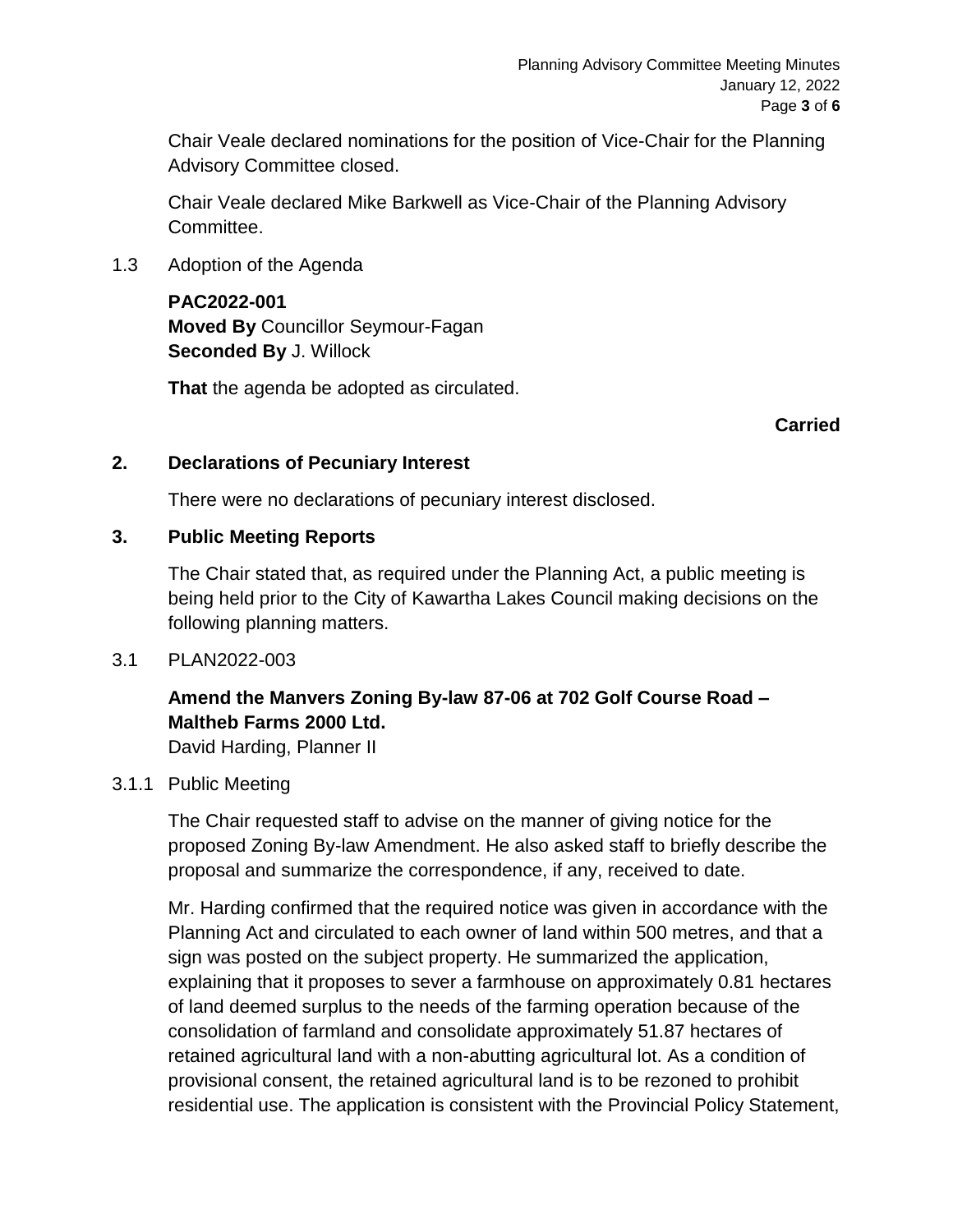conforms to the Growth Plan for the Greater Golden Horseshoe and the Kawartha Lakes Official Plan. Mr. Harding summarized the comments received to date, as detailed in his report, noting that subsequent to the writing of the report additional comments were received from Enbridge noting no concerns with the application. Staff are recommending that the application be forwarded to Council for approval. Mr. Harding and Mr. Holy responded to questions from Committee members.

The Chair inquired if the applicant wished to speak to the application.

Hugh Stewart of Clark Consulting Services spoke as the applicant on behalf of the owner, and he thanked Mr. Harding for the report, and made himself available for any questions from the members of the Committee.

The Chair inquired if anyone wished to speak to the application.

No other persons spoke to the application.

3.1.2 Business Arising from the Public Meeting

#### **PAC2022-002**

**Moved By** Councillor O'Reilly **Seconded By** J. Willock

**That** Report PLAN2022-003, **Amend the Manvers Zoning By-law 87-06 at 702 Golf Course Road – Maltheb Farms 2000 Ltd**., be received;

**That** a Zoning By-law, respecting application D06-2021-028, substantially in the form attached as Appendix D to Report PLAN 2022-003 be approved for adoption by Council; and

**That** the Mayor and Clerk be authorized to execute any documents and agreements required by the approval of this application.

# **Carried**

# 3.2 PLAN2022-004

**Amend the City of Kawartha Lakes Official Plan and Township of Ops Zoning By-law 93-30 at 1082 Lilac Road - Martin** Mark LaHay, Planner II

#### 3.2.1 Public Meeting

The Chair requested staff to advise on the manner of giving notice for the proposed Official Plan and Zoning By-law Amendments. He also asked staff to briefly describe the proposal and summarize the correspondence, if any, received to date.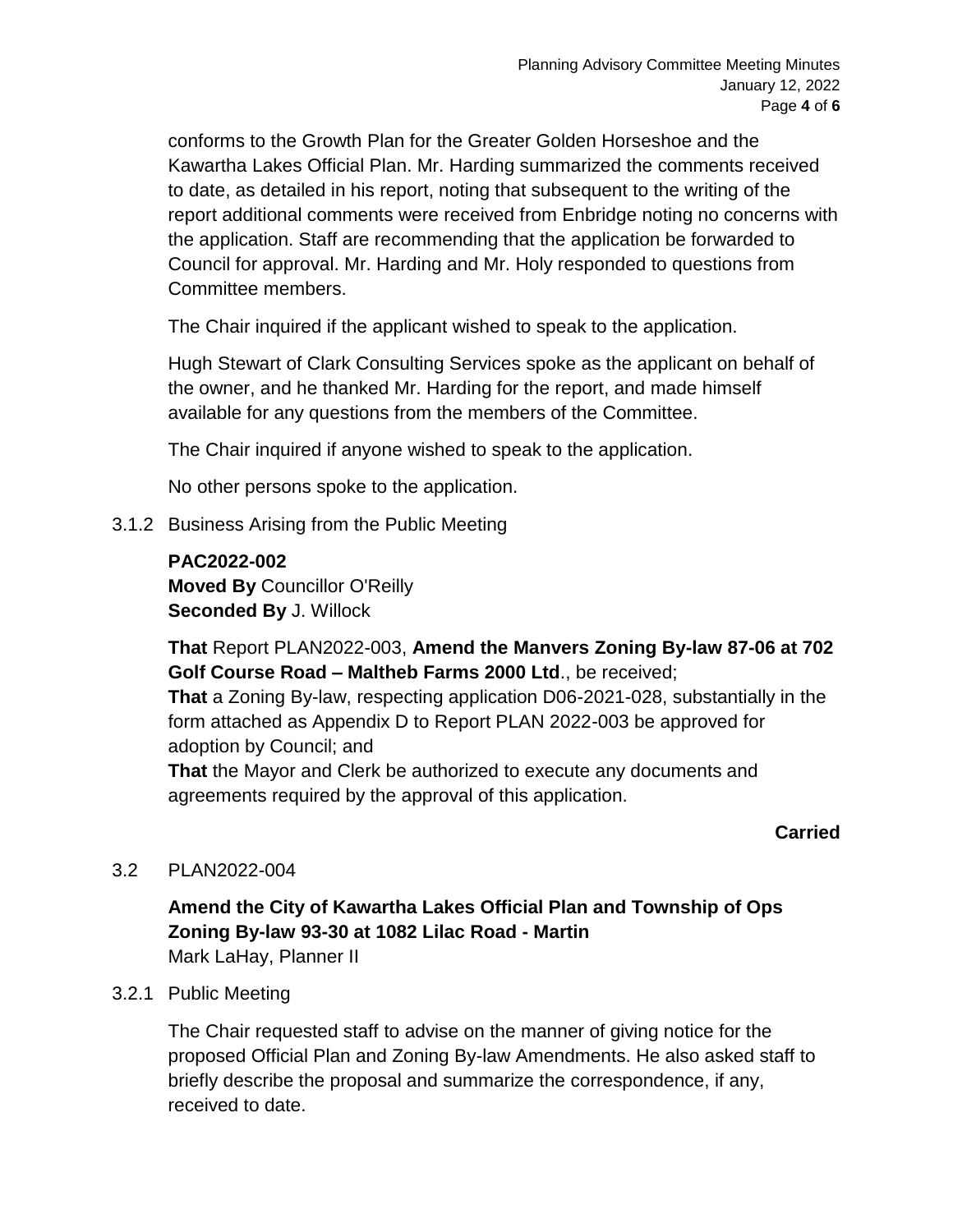Mr. LaHay confirmed that the required notice was given in accordance with the Planning Act and circulated to each owner of land within 500 metres, and that a sign was posted on the subject property. He summarized the application, explaining that it proposes to amend the 'Prime Agricultural' designation with a site specific policy to permit a meeting house and to amend the Agricultural Exception Twenty (A-20) Zone to an Agricultural Exception (A-\*\*) Zone on the southeast portion of the subject land to permit a meeting house for a place of worship and gathering for the Mennonite community. The proposed rezoning would also include site specific development standards related to parking and a reduction of loading requirements. The application is being further reviewed for consistency with the Provincial Policy Statement, as well as conformity to the Growth Plan for the Greater Golden Horseshoe and the Kawartha Lakes Official Plan. Mr. LaHay summarized the comments received to date, as detailed in his report, noting that subsequent to the writing of the report additional comments had not been received from all reporting City Departments and commenting agencies including HKPR Health Unit, and Kawartha Conservation. Staff are recommending that the application be referred back to staff until such time as comments have been received from all circulated agencies and City Departments, and that any comments and concerns have been addressed. He responded to questions from Committee members.

The Chair inquired if the applicant wished to speak to the application.

Emma Drake of DM Wills spoke as the applicant on behalf of the owners. She noted that the application will apply to 1.66 acres of the land, and that no mature trees would be removed to allow the 3100 sq. ft. meeting house on the property. She noted that due to the anticipated use, site specific parking proposals were required to address horse drawn transportation on site. Ms. Drake also stated that a privy is anticipated to service the site, however an area on the site has been identified for a private sewage system if required in the future. She stated that it was her professional opinion that the proposal conformed to the Provincial Policy Statement, and there would be no conflict to the Growth Plan for the Greater Golden Horseshoe as this use would support a key segment of the agricultural property. In conclusion she stated that they would like to see this application be forwarded to Council for approval. Ms. Drake and Mr. LaHay responded to questions from Committee members.

The Chair inquired if anyone wished to speak to the application.

No other persons spoke to the application.

The Public Meeting concluded at 1:35p.m.